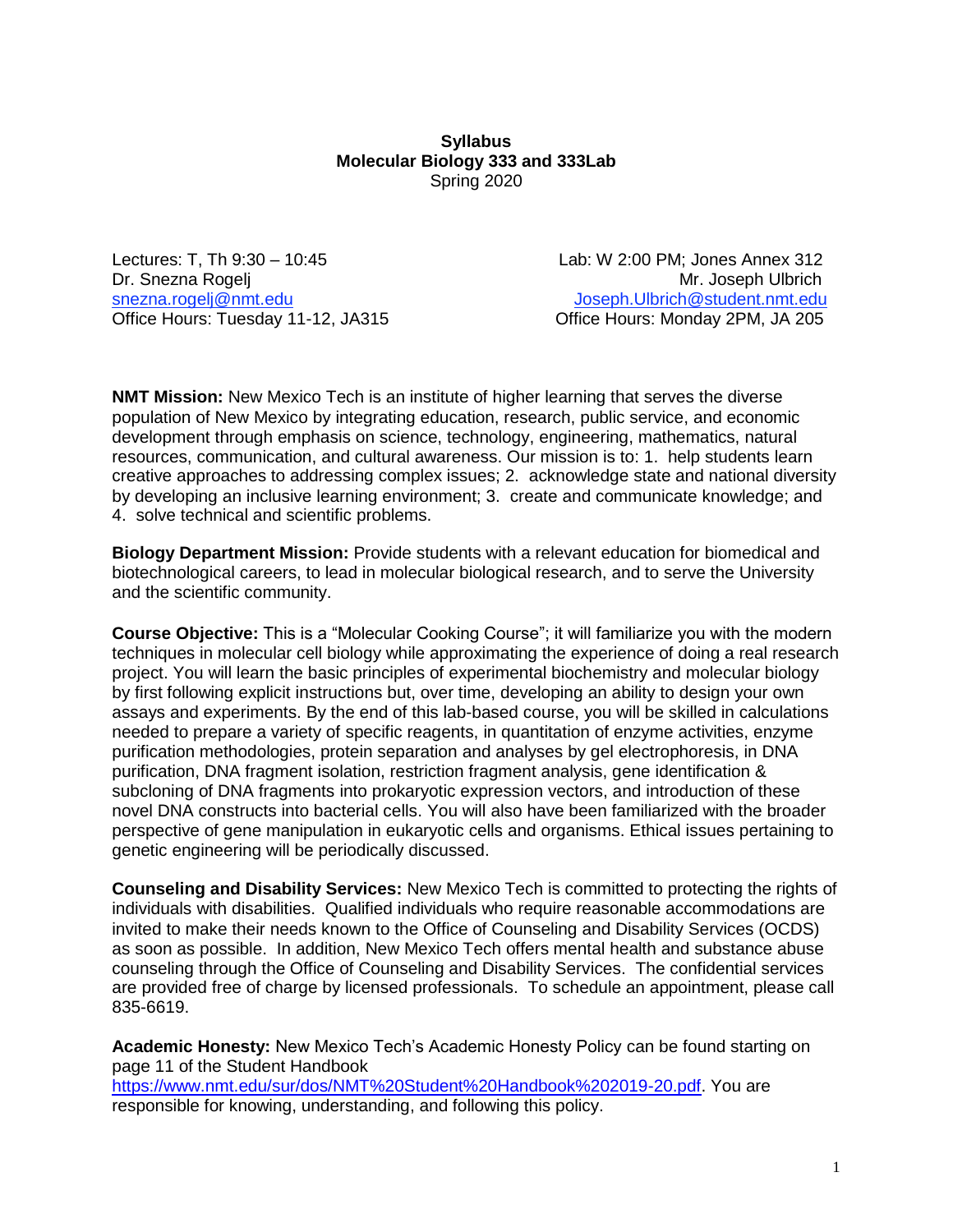#### **Counseling Services:**

New Mexico Tech offers mental health and substance abuse counseling through the Office of Counseling and Disability Services. These confidential services are provided free of charge by licensed professionals. To schedule an appointment, please call 835-6619.

**Respect Statement:** New Mexico Tech supports freedom of expression within the parameters of a respectful learning environment. As stated in the New Mexico Tech Guide to Conduct and Citizenship: "New Mexico Tech's primary purpose is education, which includes teaching, research, discussion, learning, and service. An atmosphere of free and open inquiry is essential to the pursuit of education. Tech seeks to protect academic freedom and build on individual responsibility to create and maintain an academic atmosphere that is a purposeful, just, open, disciplined, and caring community."

### **Title IX Reporting:**

Sexual misconduct, sexual violence and other forms of sexual misconduct and gender-based discrimination are contrary to the University's mission and core values, violate university policies, and may also violate state and federal law (Title IX). Faculty members are considered "Responsible Employees" and are required to report incidents of these prohibited behaviors. Any such reports should be directed to Tech's Title IX Coordinator (Dr. Peter Phaiah, 20D Brown Hall, 575-835-5187, [titleixcoordinator@nmt.edu](mailto:titleixcoordinator@nmt.edu) ). Please visit Tech's Title IX Website (www.nmt.edu/titleix) for additional information and resources.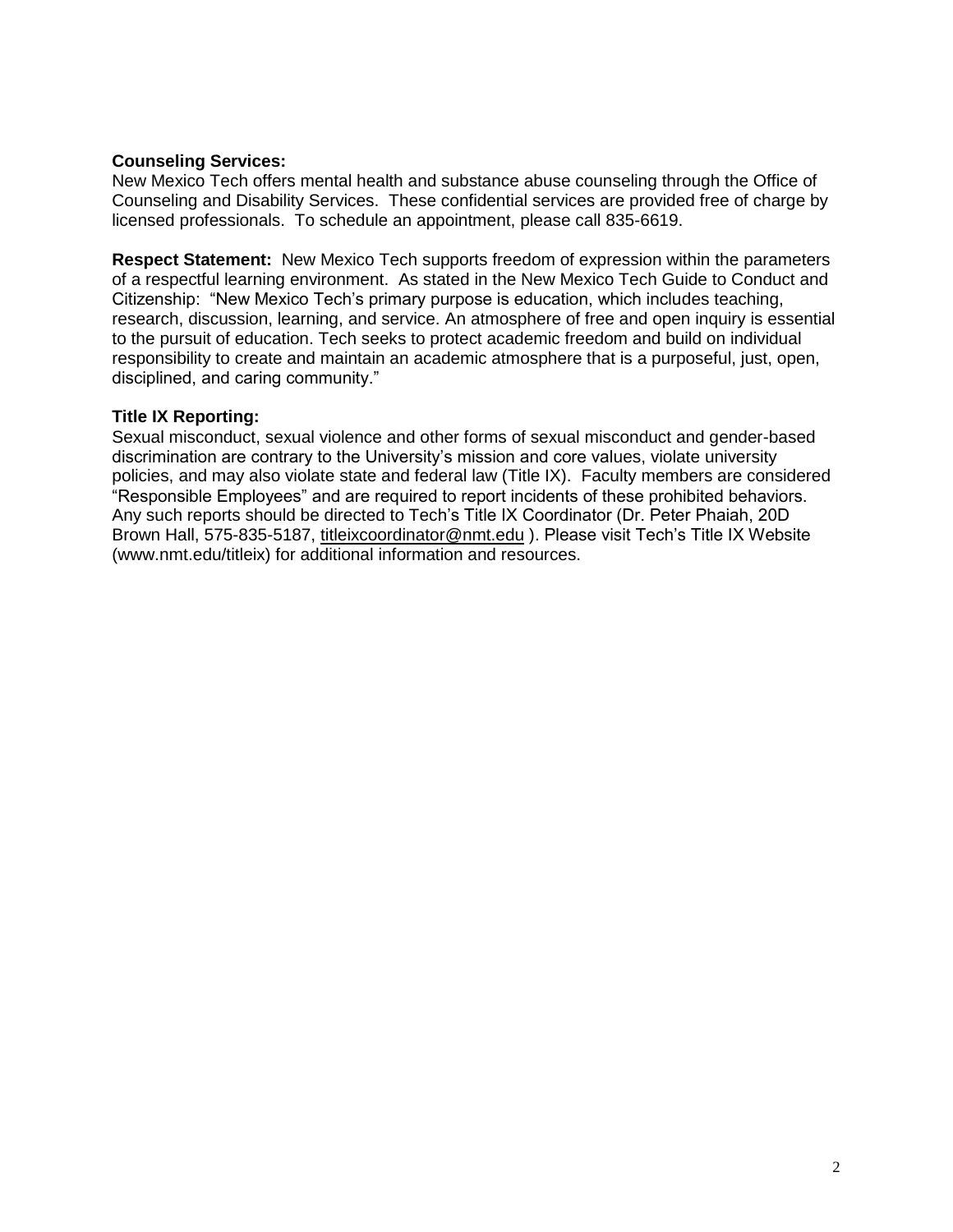**So what is Molecular Biology?** How does molecular biology pertain to issues in Biology in general, and cell biology in particular? To evolution? To our daily lives? To our health? What is recombinant DNA technology? What is genetic engineering? What is clone? How does it help you understand the structure of a protein? Function of a protein? Structure of the gene that encodes that protein? Regulation of that particular gene? Mechanism of regulation of cell function? Impact the altered structure might have on the entire organism? How can/could diagnosis & correction of genetic abnormalities be carried out? Designing new drugs? Designing a vaccine-making plant? A cow that makes medicinal drugs? A smarter, longer-lived human? Manipulate epigenetic imprinting? What about the ethics of it all? Welcome to the Biology of the  $21^{st}$  Century!

#### **Course Design:**

On **Tuesdays** we will discuss the topic(s) outlined in the syllabus. Deviations from the specified topic to another relevant issue are bound to occur. Be flexible – we will learn a great deal, regardless of the outline. Molecular Biology concepts, pertinent to the following Wednesday's laboratory experiment, will be covered in that lecture.

On **Wednesdays** we will first take a brief (<10 min) quiz, covering the reading material from the Molecular Biology Laboratory Manual assigned on the previous Monday. This quiz is meant to ensure that you have read & familiarized & prepared yourself for the hands-on experience on that day; it is also meant to give us an opportunity to identify and clarify any confusion ahead of time. We will carry out the experiments as outlined in the manual, but there *will be changes* that will have to be incorporated along the way. There will be many, many days when the lab does *not* get done by 4:30pm or even 5:30pm, but usually there will be enough time for a break and a snack.

On **Thursdays,** in addition to the designated topic, we will discuss the results and analyze the data obtained on that previous Wednesday. On some Tuesdays or Thursdays we may need to move from the lecture hall (Jones Annex 101) to the lab (Jones Annex 230). You will work in groups of three. If you have a preference for a lab partner, let us know ASAP. But remain open minded – accommodation of your choice may not be possible. Pay attention to the details but look at the big picture of what questions you are trying to answer and what data you'll need to do so. Be an active ingredient in this learning process. When something is not clear – ask for a clarification. This will help us help you.

**You are required to attend all lectures and all labs**. If you miss a lab without a formal justification, you will be expelled from the course when this happens for the second time.

Along the way: remember to have fun experimenting!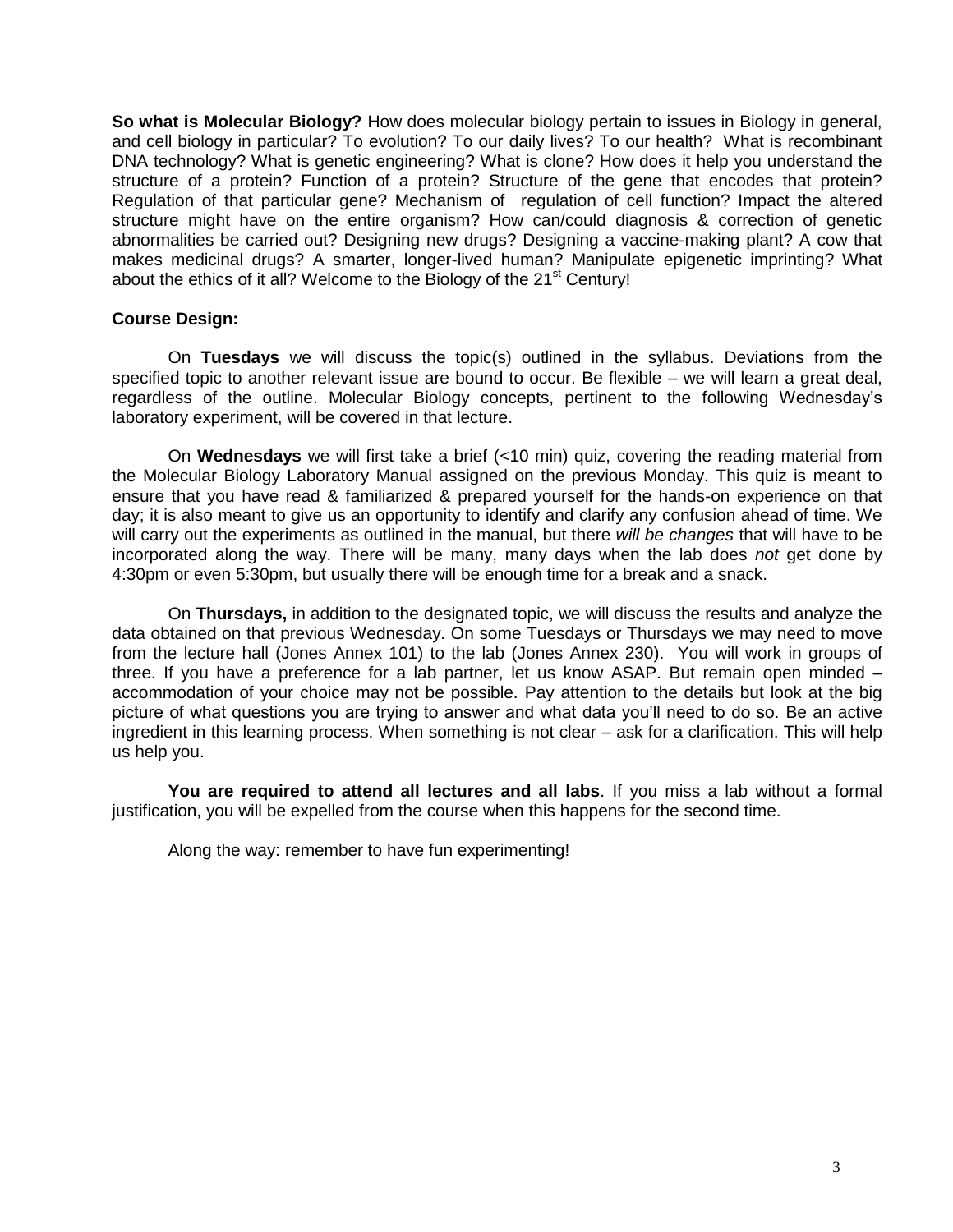#### **Lectures and Reading Materials:**

**Lectures:** This course is primarily designed to make your laboratory-experience a great learning opportunity. As such, it varies from year to year; this is in part because you, the students, come in with differing degrees of prior knowledge. It is far from a canned course – while some of you may find this frustrating, please accept and embrace the type of learning that such flexibility affords. You are required to attend *all* the lectures and *all* the labs and will be held responsible for *all* the material that I cover at *any* time.

**Molecular Biology Laboratory Manual** that was used previously for this course undergoes a minor reconstruction every year. You will *absolutely* need the Manual *every* Wednesday. We will follow it closely, but may need to make adjustments to accommodate for our specific situation & progress. Throughout the semester, you will be receiving important handouts, be sure to keep them all inserted into your Manual. Again, be patient; this is what happens in real biology research and is a part of your intended learning.

**Textbooks:** All in all, there really is *no ONE official* textbook**.** I will tell you to read some chapters from the various text-books (see below). Most importantly, you are responsible for *all* of the material covered in *all* of our lectures and *all* of our discussions in the lab. Pay close attention & take notes during the lectures. *A word of caution:* We'll be moving fast and sometimes unpredictably – such is experimental biology and there simply is no way around that. To ease the pain, we'll make a copy of any formally presented lecture notes and keep them in the lab – you may take cell phone pics, make photocopies or just study them at your convenience. Mostly, it is up to you – stay with it!

**Instant Notes in Molecular Biology** by Turner et al. is required and should be available for purchase at the NMTech Bookstore or online. You will be assigned to read only select chapters from that paperback, but it is a great long-term reference. I recommend that you refer to The Notes often – it clarifies the concepts & issues in Molecular Biology with ease and simplicity – makes learning really painless and enjoyable.

**Cell and Molecular Biology** by Gerald Karp is *not* required, but it is highly recommended. During the semester, we will be discussing topics covered beautifully in Chapters 10-12 (Gene and the Genome, Flow of Information, Control of Gene Expression). We will put this textbook on Closed Reserve in the Library (Under Bio 331 & 333); if you need to borrow the book over the weekend, speak to us.

**Quizzes, hand-outs, a growing glossary etc.** will be kept in ONE three ring binder in the laboratory (Jones Annex 230). This is to make your life easier. However, remember that everyone else in the lab also depends on it, so leave it where others can find it readily.

**Music in the Lab:** We like to have music on while doing the experiments. Let us know if that bothers you, or if you'd rater listen to something else at any time. All in all, your suggestions (and the music on iPads, iPods, phones or CDs) are welcome!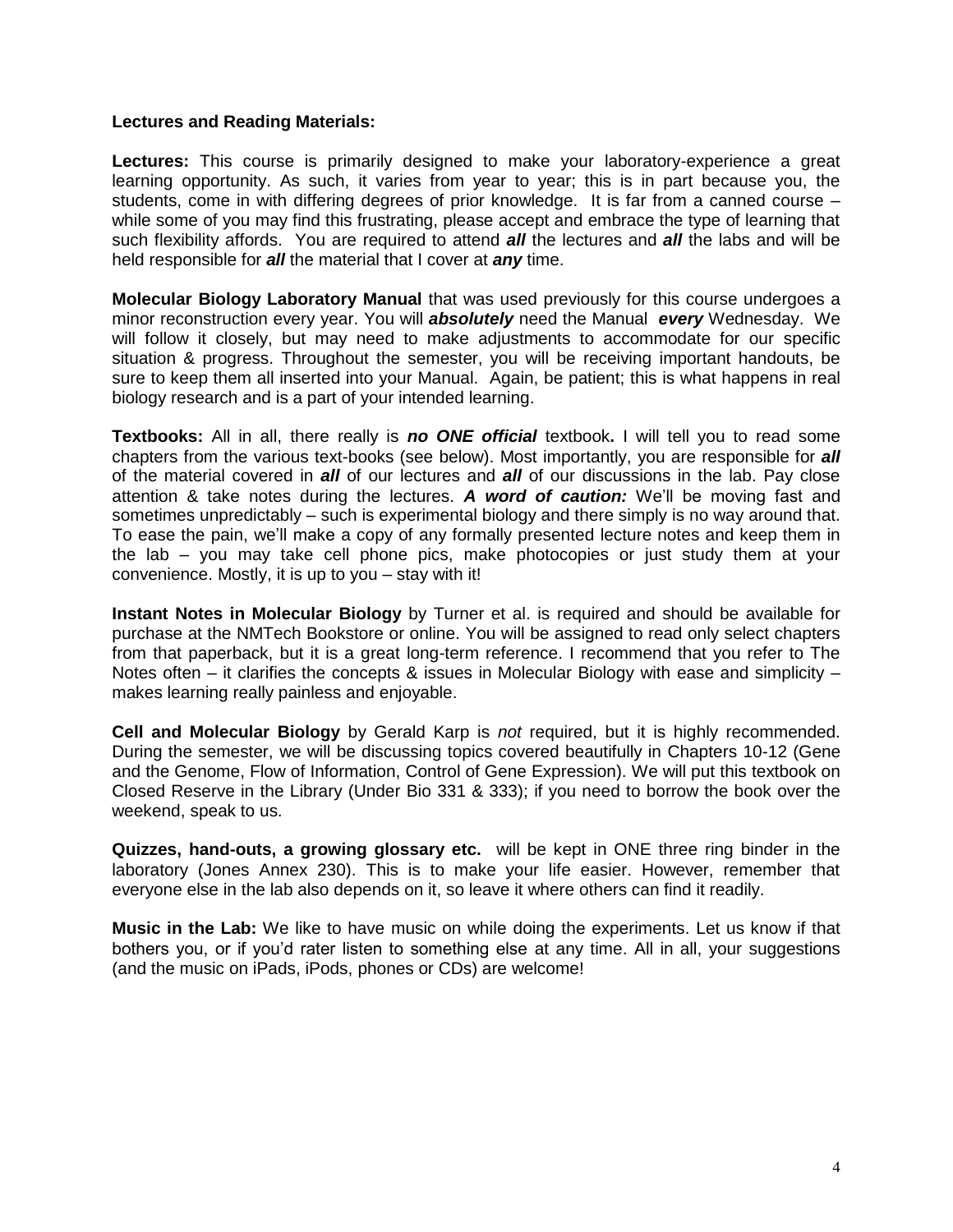#### **Attendance:**

Attendance is **MANDATORY** for **all** classes and **all** labs. You may be excused from a lab in the event of an emergency with approval from the Dean of Students and/NMT nurse or your doctor. **Missing more than one laboratory exercise without such a formalized excuse may result in a failing grade for the course.** The intent is not to be punitive. Rather, the experiments are built on top of the previous week's results and there just is not enough time to repeat & catch up on the missed products & data.

#### **Grades:**

- 1) Lecture material 3 credit grade: Dr. Snezna Rogelj
	- a) Proteins Test 50%
	- b) Nucleic acids Test 50%
- 2) Laboratory work 1 credit grade: Mr. Joseph Ulbrich
	- a) Lab notebooks 10%
	- b) Lab reports 60%
	- c) Weekly Quizzes 20%
	- d) Participation 10%

**Have fun. Be safe. Make friends. Learn stuff.**